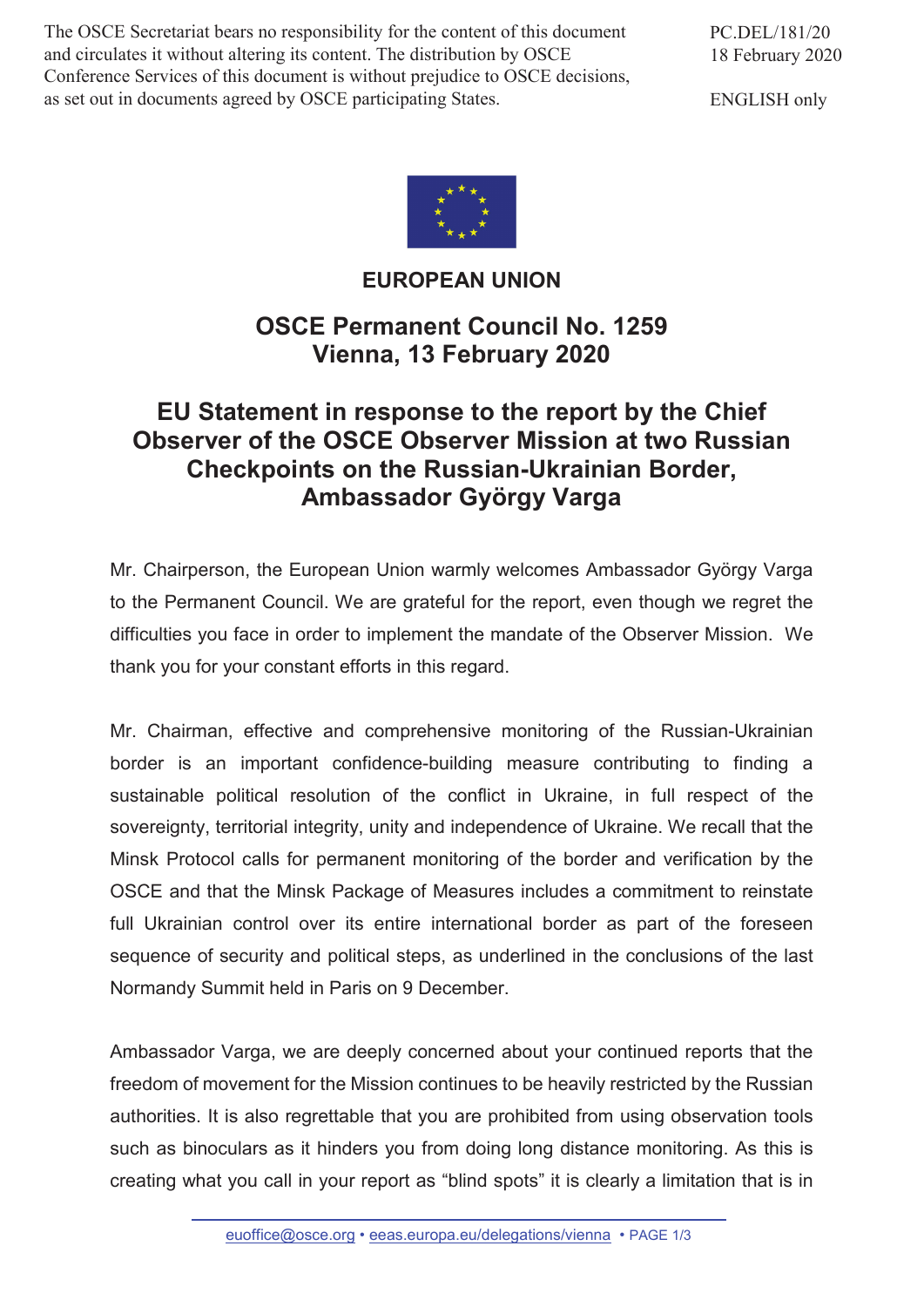violation of the mandate of the Mission. This behavior from the Russian Federal Security Service, together with the systematic denial of access to the uncontrolled Ukraine-Russia state border for SMM monitors by Russia-backed armed formations, is running counter to the confidence-building tools that this Mission was intended as, and raises serious concerns about what is being hidden from the international community.

We regret that so-called "humanitarian convoys" continue to enter into Ukrainian territory without consent from the Ukrainian government. In the reporting period, the Observer Mission recorded eleven Russian convoys crossing the Donetsk checkpoint. We are thankful for the spot reports you release concerning this violation of Ukraine's sovereignty and territorial integrity. We recall that the Minsk agreements foresee that humanitarian aid will be delivered through an international mechanism.

A vital precondition for an effective mission is that it has a proper timeframe for its duties and that it is not overburdened by administrative tasks. Therefore, it is deeply troublesome that the only time period allowed for the mandate of the Observer Mission is four months. A longer mandate would significantly reduce the administrative burdens generated by every mandate cycle. We regret that the Russian Federation continues to resist an expansion of the Mission's mandate. We also urge the Russian Federation, as the host country, to assign the Observer Mission a proper legal status in order for the Mission to be able to operate fully and to secure a legal protection for the Observers through the provision of privileges and immunities.

Ambassador, we praise you for continuously trying to find ways forward to getting the job done in these constraining conditions that you face. It is encouraging that you continue to cooperate with the SMM, which we believe could be highly beneficial for both Missions.

Again thank you for your hard work and many thanks for the reports that you provide us with. We appreciate the regular briefings from you here in the Permanent Council and hope to see you back soon with more positive updates on the situation for the Mission.

The Candidate Countries REPUBLIC of NORTH MACEDONIA\*, MONTENEGRO\* and ALBANIA\*, the Country of the Stabilisation and Association Process and Potential Candidate BOSNIA and